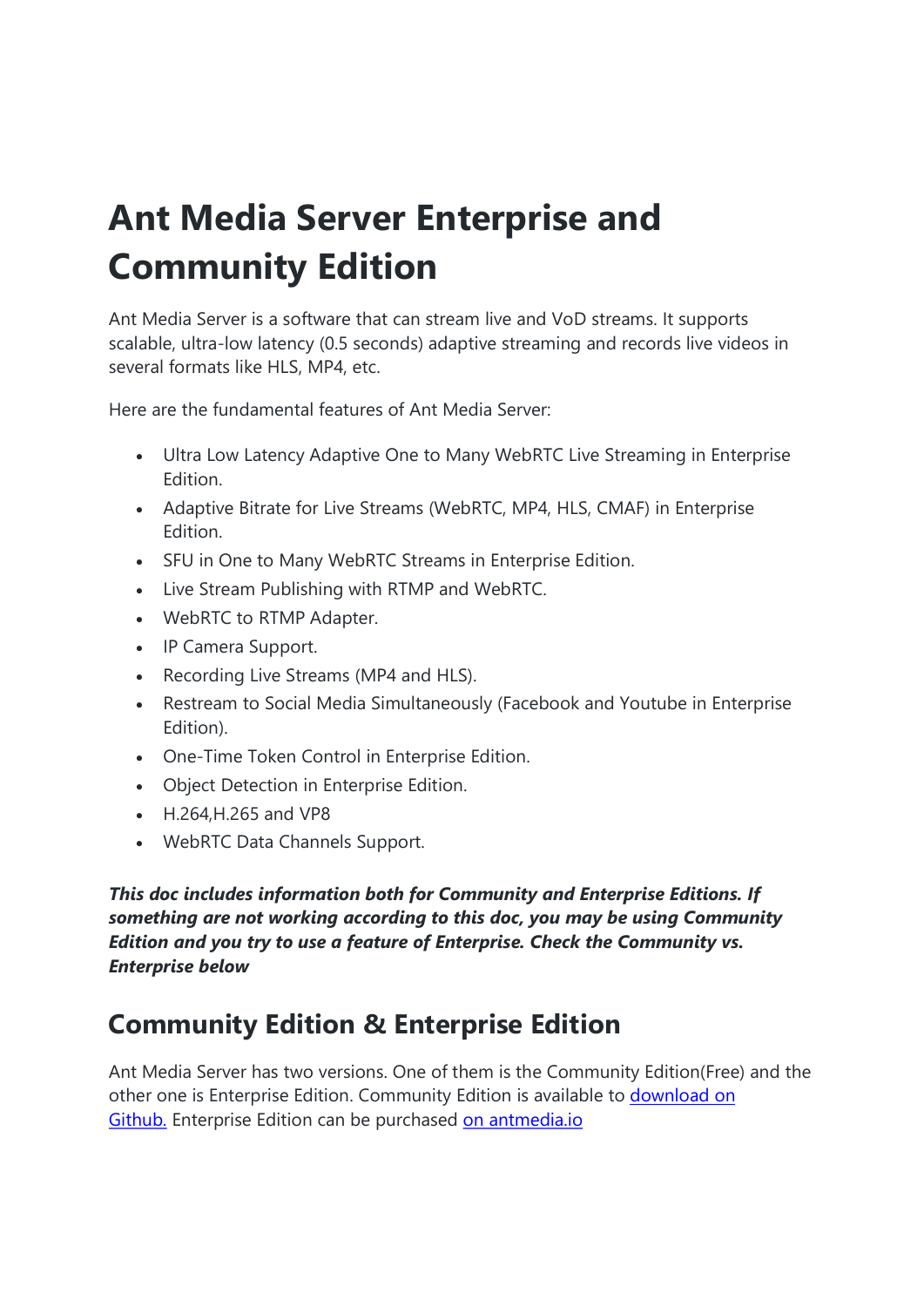|                                                   | <b>Community</b><br><b>Edition</b> | <b>Enterprise Edition</b> |
|---------------------------------------------------|------------------------------------|---------------------------|
| Ultra Low Latency<br>One-to-Many WebRTC Streaming | ×                                  |                           |
| End-to-End Latency                                | 8-12 Seconds                       | 0.5 Seconds<br>(500ms)    |
| <b>CMAF</b>                                       | ×                                  |                           |
| Scaling                                           | ×                                  |                           |
| RTMP(Ingesting) to WebRTC<br>(Playing)            | ×                                  |                           |
| Hardware Encoding(GPU)                            | ×                                  |                           |
| <b>Adaptive Bitrate</b>                           | ×                                  |                           |
| Secure Streaming                                  | ×                                  |                           |
| iOS & Android RTMP SDK                            |                                    |                           |
| iOS & Android WebRTC SDK                          |                                    |                           |
| VP8 and H.265 Support                             |                                    |                           |
| JavaScript SDK                                    |                                    |                           |
| RTMP, RTSP, MP4 and HLS Support                   |                                    |                           |
| WebRTC to RTMP Adapter                            |                                    |                           |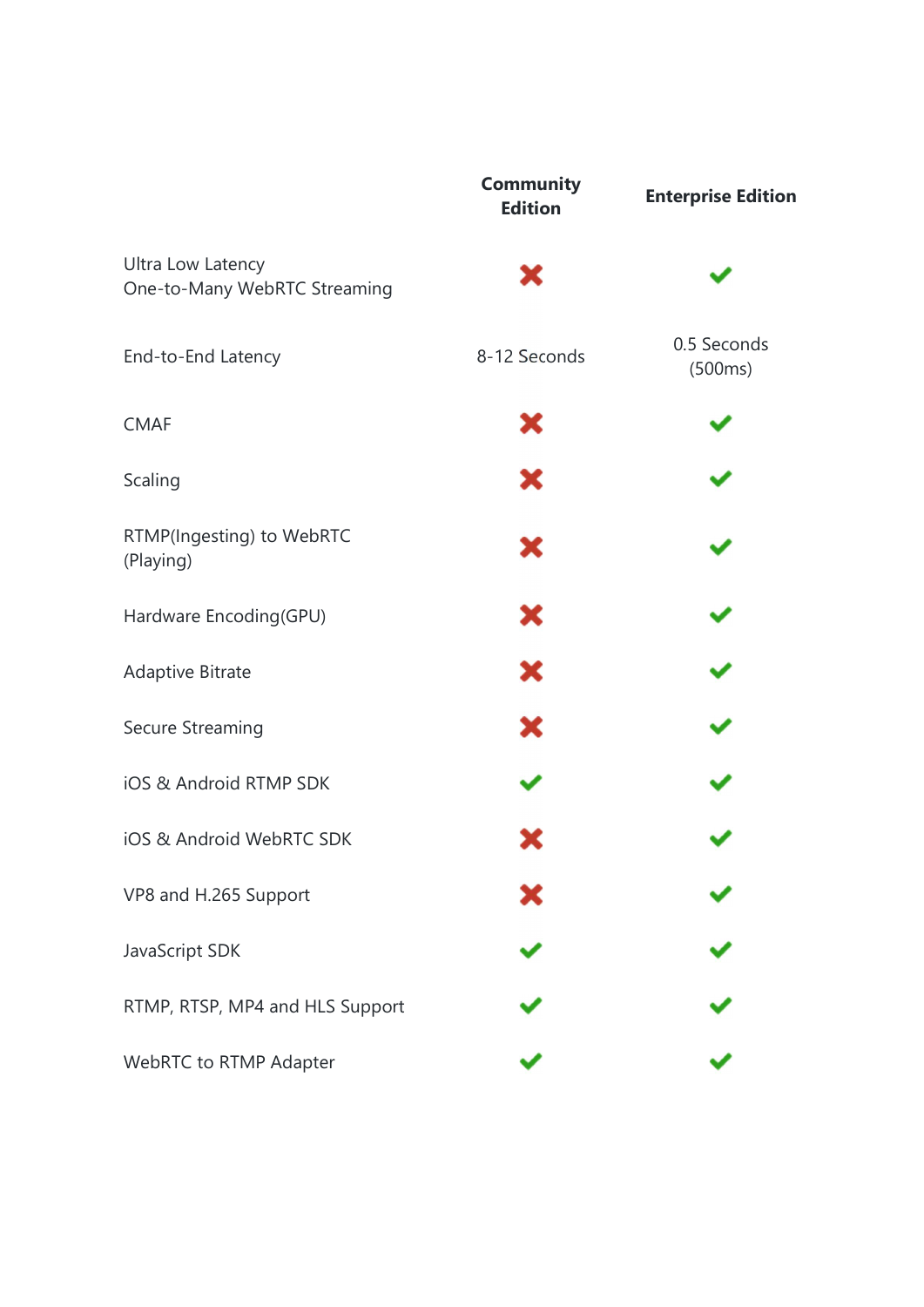|                                                  | <b>Community</b><br><b>Edition</b> | <b>Enterprise Edition</b> |  |
|--------------------------------------------------|------------------------------------|---------------------------|--|
| 360 Degree Live & VoD Streams                    |                                    |                           |  |
| Web Management Dashboard                         |                                    |                           |  |
| IP Camera Support                                |                                    |                           |  |
| Re-stream Remote Streams                         |                                    |                           |  |
| Open Source                                      |                                    |                           |  |
| Simulcast to all Social Media via<br><b>RTMP</b> |                                    |                           |  |
| Support                                          | Community                          | E-mail, On-site           |  |
| Price                                            | Free                               | Paid                      |  |

# Releases

https://github.com/ant-media/Ant-Media-Server/releases/

# Licenses

Ant Media Server has basically two types of licenses.

- 1. Ant Media Server Community Edition is free to use.
- 2. Ant Media Server Enterprise Edition has a paid license per instance. Paid license options are hourly, monthly, annually and perpetual. You can get licenses from **antmedia.io** or you can use hourly licenses from Marketplaces in **AWS** Marketplace, Azure Marketplace.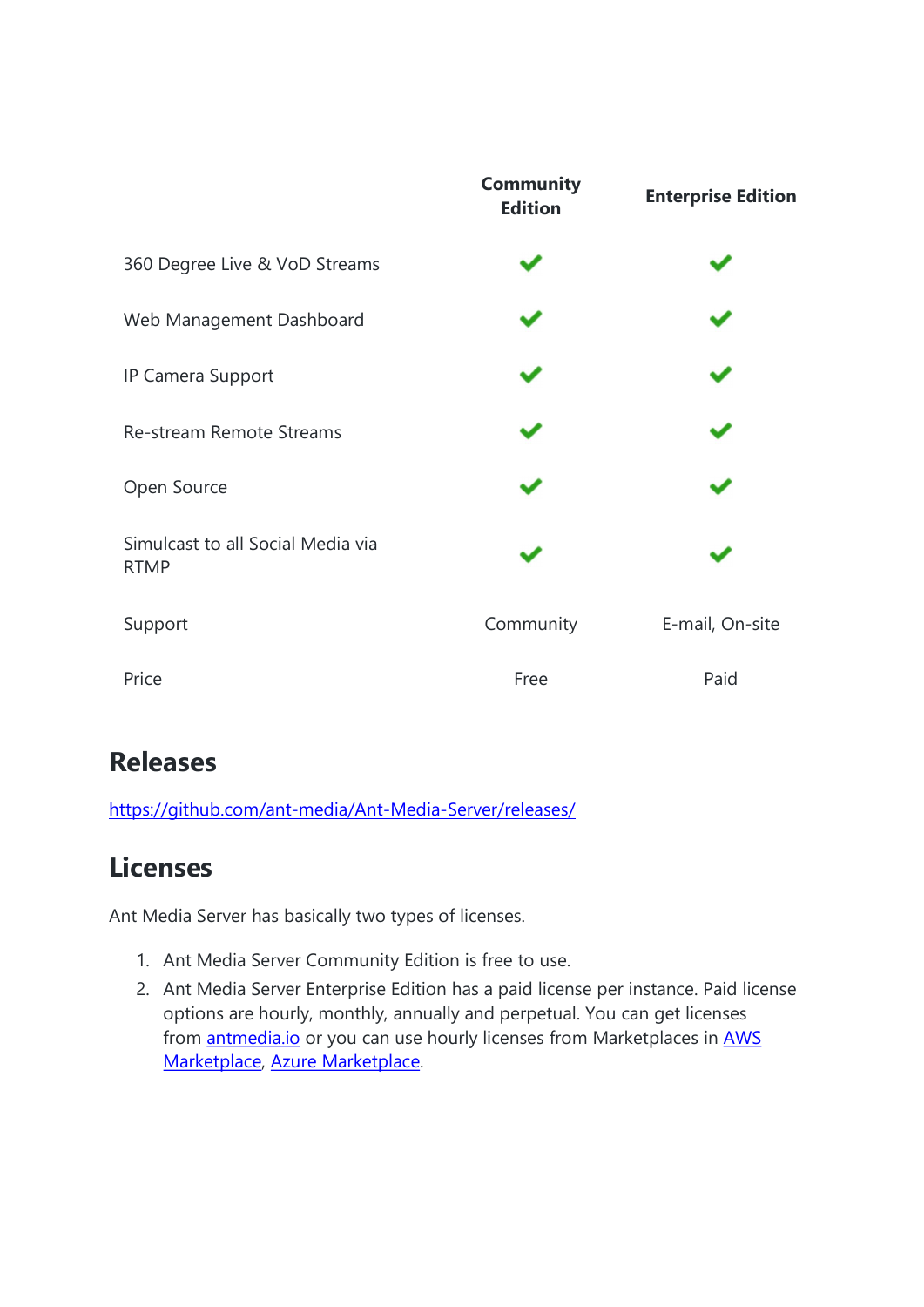#### Enterprise Cluster License

Enterprise Cluster License is similar features with the Enterprise License. Only difference is that Enterprise Cluster License supports many instances run simultaneously with the same license key. On the other hand, Enterprise License key only supports one instance at a time.

If you're planning to have a large deployment for your Enterprise Cluster, please contact with Sales at contact@antmedia.io in order to have some discounts.

#### Free Enterprise License for Education and Tech Communities

Ant Media provides free Enterprise Licenses\* for the \*students, academics and communities. To get advantage of this opportunity, just send an email (from your institution or community e-mail address) to contact@antmedia.io

## Architectural Overview



# Supported Environments

Ant Media Server runs on Linux (Ubuntu) and MacOS. it supports only x64 architecture. Ubuntu 18.04 is officially supported and auxiliary scripts are provided for Ubuntu 20.04 and CentOS 8. In addition, It's known that Ant Media Server is used on SUSE, Debian, RHLE distributions as well.